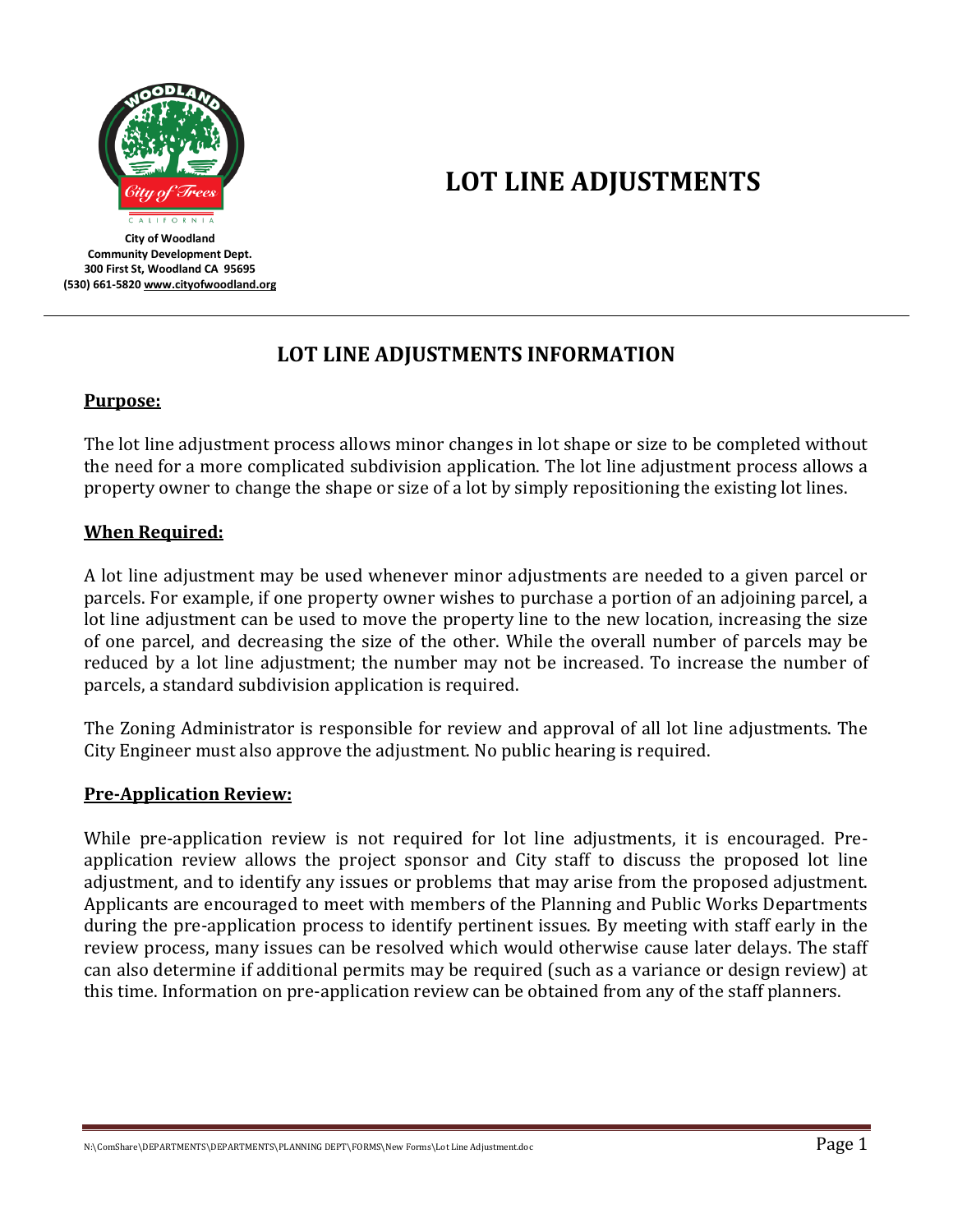## **Application:**

Both the State Subdivision Map Act and the City of Woodland Subdivision Ordinance require the submittal of certain information as part of a lot line adjustment application. The requirements for submittal are listed on this form. Three sets of all paperwork and maps must be submitted initially. If larger than 8.5" x 11", all plans should be prefolded to a 9" by 12 size. Once submitted, the application will be reviewed for completeness. You will be contacted if additional information or copies are required. After staff has determined that the application materials are complete, the application will be processed and either approved or disapproved by the Zoning Administrator. If you have any questions regarding a submittal, contact the Community Development Department for assistance.

#### **Environmental Review:**

The California Environmental Quality Act requires that certain types of applications undergo environmental review. Normally, lot line adjustments are exempt from environmental review. However, under certain circumstances, environmental review may be required. You will be informed if such review is required for your application. Please refer to the separate "Environmental Overview" handout concerning additional submittal requirements.

#### **Process/Scheduling:**

Once the lot line adjustment application is determined to be complete, it is formally accepted. Copies of the application are sent to the Engineering Division of the Public Works Department and other agencies of jurisdiction for review and approval. No public hearing is required. Once engineering approval is received, the Zoning Administrator will review the application, and will either approve it or disapprove it. The process usually takes two to three weeks to complete, depending on the workload of the two departments.

#### **Action:**

The Zoning Administrator or his designate will approve, conditionally approve, or disapprove the lot line adjustment. The Zoning Administrator's decision is based on criteria contained in the Subdivision Ordinance, the Zoning Ordinance, the General Plan and the City staff's comments. The Zoning Administrator's decision on a lot line adjustment is final unless appealed within 10 calendar days of the date of action. Zoning Administrator decisions can be appealed to the Planning Commission.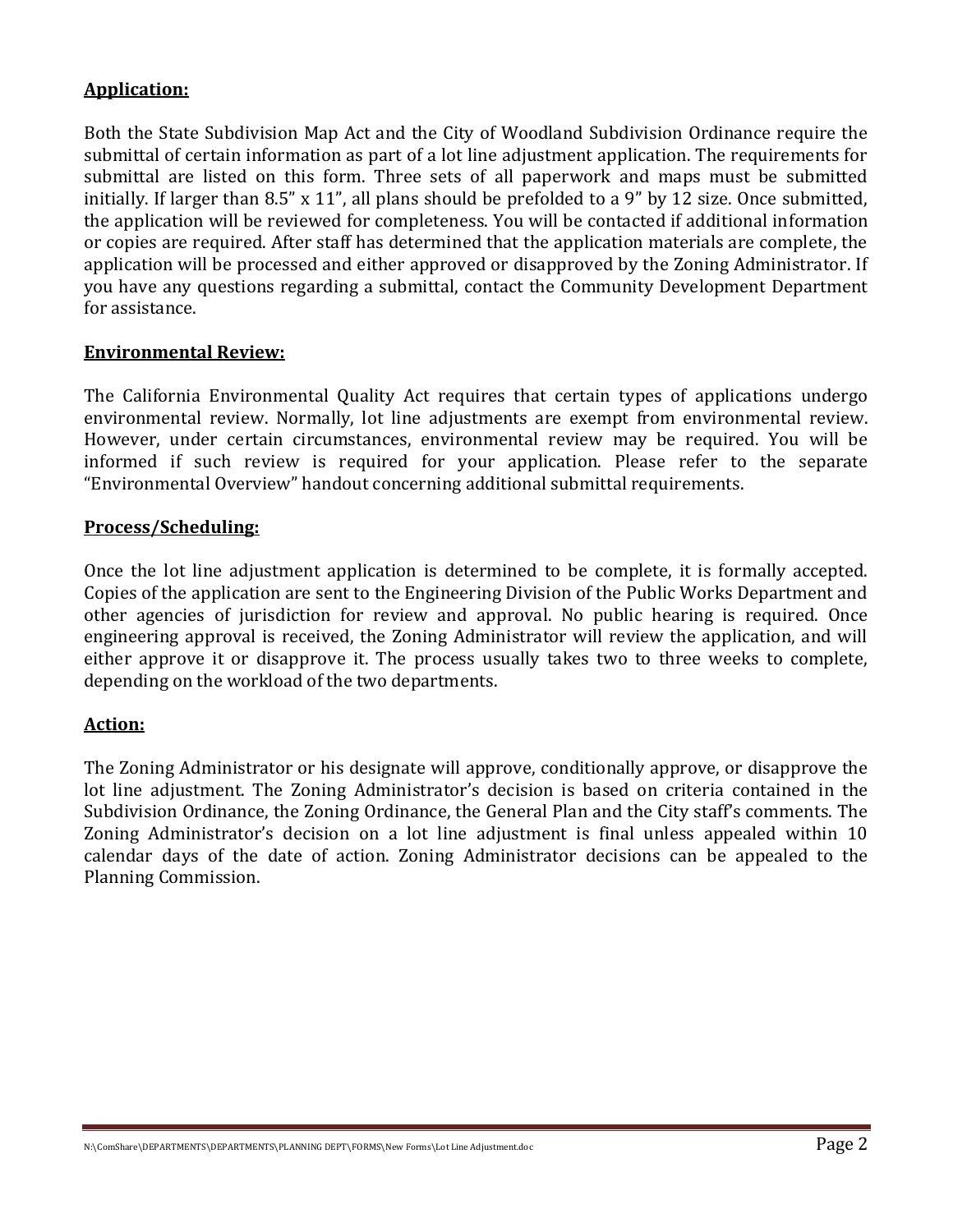Information on appeals may be found in a separate information sheet. A lot line adjustment may not be filed until the close of the appeal period and until any other needed permits or approvals have been obtained. Requirements for related permits or licenses should be discussed with the following departments.

> Building permit - Building Division Business license - Planning Department Encroachment permit - Engineering Department Grading permit - Engineering Division

# **Recordation:**

Following approval of the lot line adjustment, the Community Development will prepare the necessary documents for recording the adjustments. You will be contacted by the Planning Department when the documents are ready for recordation.

The applicant is responsible for filing the lot line adjustment with the County Recorder, and for paying all fees related to recordation.

## **Submittal Requirements:**

To file a lot line adjustment application, the following items must be submitted:

1. A completed application form (original only). Please note that the application form must be accompanied by a "Letter of Authority to Submit Application" form signed by the property owner(s) and by any mortgage/deed/trust holder(s).

2. 3 copies of a title company statement or report verifying ownership of the property, and the mortgages/trust/deed holders of record.

3. 3 copies of a plat map, which has been prepared by a registered civil engineer or licensed land surveyor, and which contains the following information:

a. The exterior boundaries of the existing parcel(s), labeled with the address and assessors parcel number on each parcel. Number each parcel ("Parcel 1," "Parcel 2," etc.) to correspond with the parcel information on the application form.

b. The existing lot line which is proposed to be changed, shown as a dashed line and labeled as "existing lot line."

c. The new lot line, shown as a solid line, and labeled as "new lot line."

d. The location of all structures, parking lots, and driveways on the parcel(s).